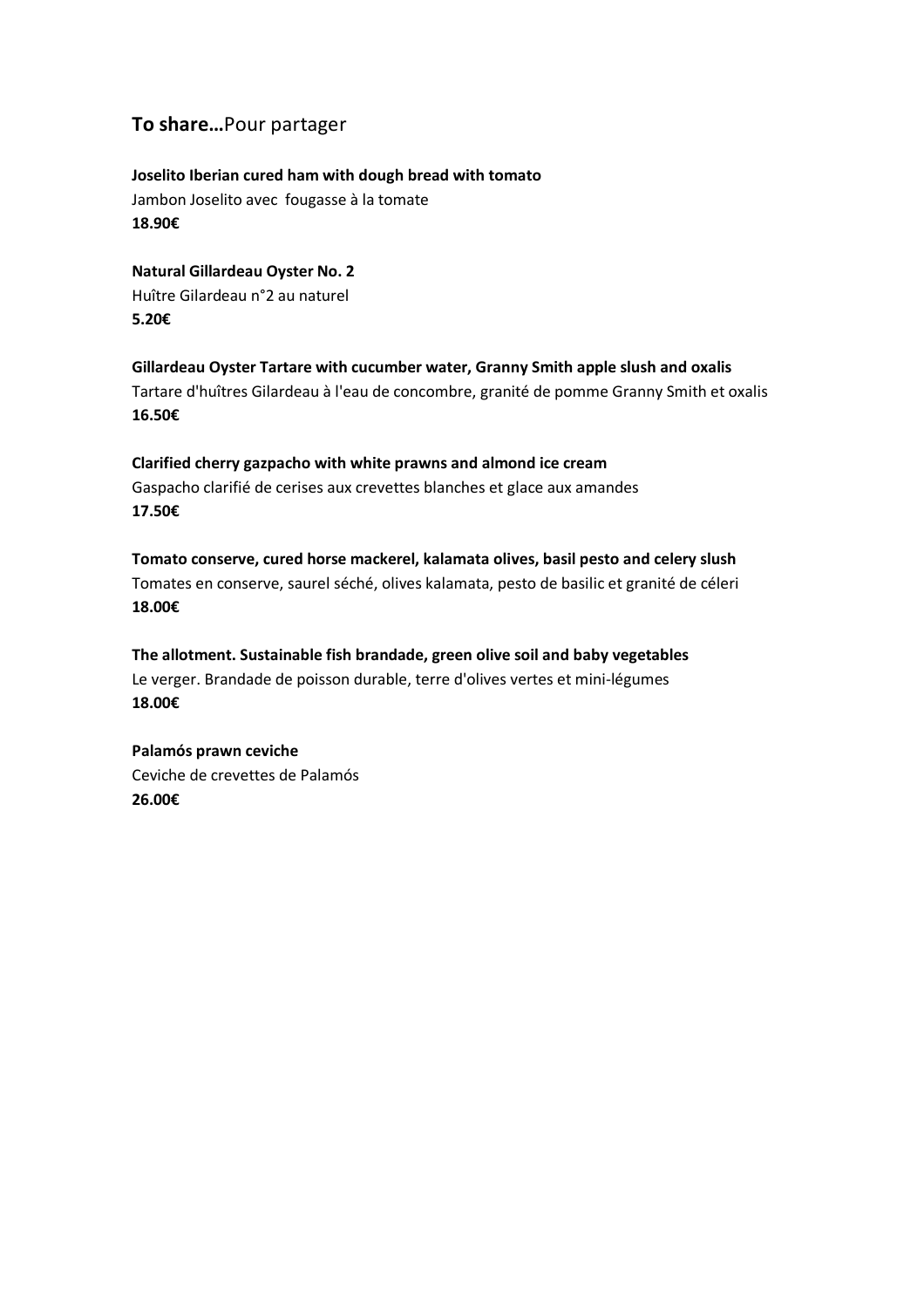#### **Black Angus carpaccio, honey and soya vinaigrette and mustard ice cream**

Carpaccio de Black Angus, vinaigrette au miel et soya et glace à la moutarde **13.50€**

#### **Foie nougat with cardamom-infused pear and chocolate**

Nougat de foie gras au chocolat et poire à la cardamome **16.50€**

## **Grilled octopus, cabbage kimchi, mashed potatoes and "migas" [a breadcrumb-based dish] with La Vera red pepper**

Poulpe grillée, kimchi de chou, parmentier de pommes de terre et "migas" au poivre rouge de la Vera

**18.00€**

#### **Cuttlefish noodles with bolognese, in a pil pil and chipotle sauce**

Nouilles de seiche à la bolognaise, pil pil et chipotle **21.00€**

**Girona Angus beef cold cannelloni, filled with steak tartare** Cannelloni froid d'Angus de Girona farcis au steak tartare **25.00€**

**Fresh fish of the day from Palamós market, with garnish** Poisson de la halle aux poissons de Palamós selon le marché avec garniture **Prices according to market**/ Prix selon le Marché

### **5 Aglans chargrilled Duck Magret with roasted fruit** Magret de canard "5 Aglans" grillé aux fruits rôtis **18.00€**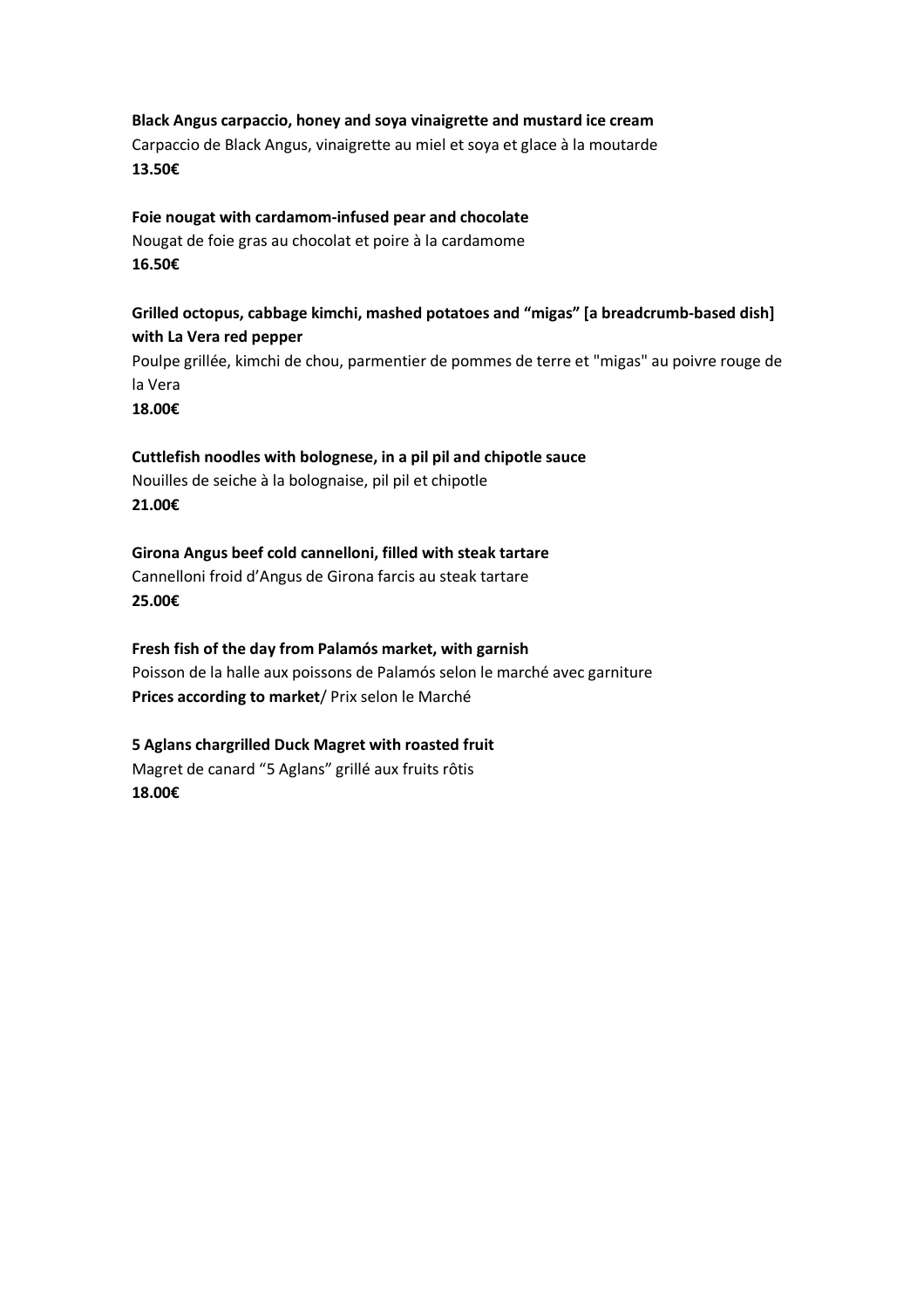**Lamb loin with organic vegetables from the allotment** Carré d'agneau aux légumes bio du verger **23.00€ Slow-cooked, glazed Girona Angus beef rib, mashed potato and spring onions with ratafia** Côte d'Angus de Girona à basse température et laquée, parmentier de pommes de terre et oignons en ratafia **26.00€**

> **Bread per person** / Pain par personne 3,90€ **Prices with vat included**/ Prix avec tva compris

## **The Rice…**Le Riz

| Joselito Rice. Dry rice dish with finely chopped Joselito loin pork chop                                                                |        |
|-----------------------------------------------------------------------------------------------------------------------------------------|--------|
| with vegetables and a coriander and lime mayonnaise                                                                                     | 28.00€ |
| Riz Joselito. Riz sec de "lagarto" et steak super raffiné Joselito                                                                      |        |
| avec légumes et mayonnaise à la coriandre et au citron vert                                                                             |        |
| Flying squid rice dish with summer mushrooms and a black garlic aioli<br>Riz d'encornet rouge aux champignons d'été et aïoli d'ail noir | 22.90€ |
| Black rice with baby cuttlefish and parsley allioli<br>Riz noir aux petites seiches et ailloli à la persillade                          | 24.00€ |
| Vegetable rice with romesco<br>Riz aux légumes avec romesco                                                                             | 16.50€ |